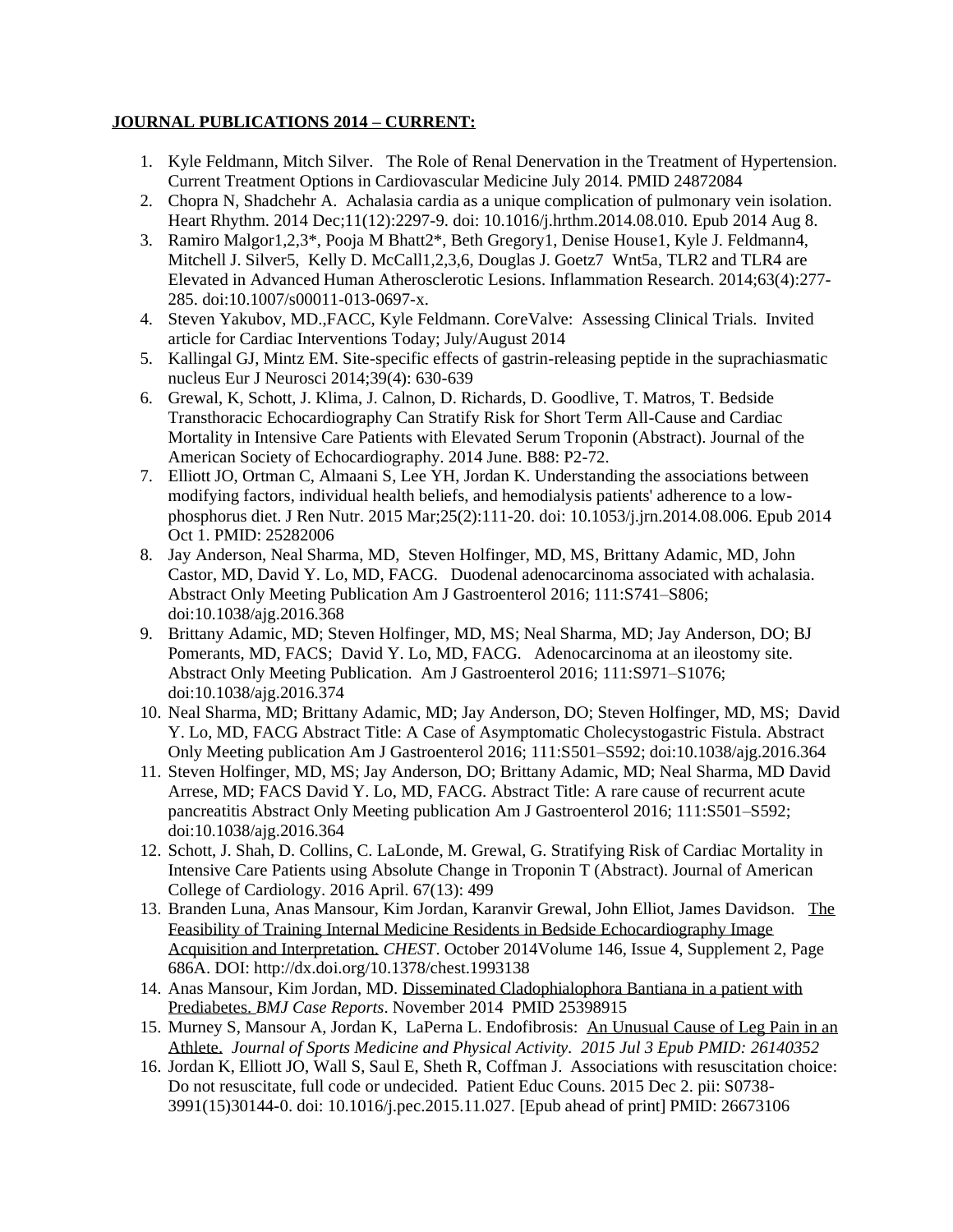- 17. Erika Wilson. Dentition and Diabetes: A Case Study. Abtsract published in Endocrine Practice: Clinical and Investigative Endocrinology and Diabetes. May 2016. Volume 22, Supplement 2. Abstract 305
- 18. Arays R, Goyal S, Jordan KM. Common Variable Immunodeficiency, Idiopathic Thrombocytopenia, Rituximab and Splenectomy: Important Considerations. *PostGraduate Medicine.* 2016 Jun 23:1-6. [Epub ahead of print] PMID: 27276370 DOI: 10.1080/00325481.2016.1199250
- 19. Sypert D, Van Dyke K, Dhillon N, Elliott JO, Jordan K. Improved Resident Adherence to AAA Screening Guidelines via an Electronic Reminder. *J Healthc Qual*. 2017 Jan/Feb;39(1):e1-e9. doi: 10.1097/JHQ.0000000000000072. PMID 27820712
- 20. Pacitti K, Royse A, Mathew A, Elliott JO, Jordan KM. Hospitalist versus Subspecialist Perspectives on Reasons, Timing and Impact of Consultation. *J Healthc Qual*. 2017 Mar 24. doi: 10.1097/JHQ.0000000000000064. PMID 28346245.
- 21. Pacitti K, Royse A, Mathew A, Elliott JO, Jordan KM. Hospitalist and Subspecialist Perspective on Impatient Consultations. (Tracking ID #2195936) Abstracts from the 38th Annual Meeting of the Society of General Internal Medicine J GEN INTERN MED (2015) 30(Suppl 2): PMID: 25869016 PMCID: PMC4405523 DOI: 10.1007/s11606-015-3271-0
- 22. Swiatek K, Jordan KM, Coffman J. New Use for an Old Drug: Oral Ketamine for Treatment Resistant Depression. *BMJ Case Rep*. 2016 Aug 3;2016. pii: bcr2016216088. doi: 10.1136/bcr-2016-216088. PMID: 27489070
- 23. Egnot E, Jordan K, Elliott JO. Associations with resident physicians' early adoption of electronic cigarettes for smoking cessation. *Postgrad Med J.* 2016 Oct 3. pii: postgradmedj-2016-134058. doi: 10.1136/postgradmedj-2016-134058. [Epub ahead of print]
- 24. Swiatek, K., Guthrie R, Elliott, JO, Jordan K. Antiplatelet Therapy in Patients Undergoing EBUS-TBNA: Risk vs Benefit. Conference Paper in CHEST 150(4):1017A · October 2016 DOI: 10.1016/j.chest.2016.08.1123, Conference: CHEST
- 25. Machado S, Wilson E, Elliott JO, Jordan K. Utilization of eICU Telemedicine Carts in the Emergency Department" Abstract only *CHEST*. 2016;150 (4\_S):363A. doi:10.1016/j.chest.2016.08.376
- 26. Ma K., Jordan K., Ko R. Recurrent Unexplained Hypotension: Consider Systemic Capillary Leak Syndrome. CHEST 150(4):447A · October 2016. DOI: 10.1016/j.chest.2016.08.460
- 27. Guthrie R, Rudinsky D. Pulmonary Nocardiosis Presenting as Endobronchial Mass in an Immunocompetent Host Abstract Only publication in CHEST. 2016;150(4\_S):182A. doi:10.1016/j.chest.2016
- 28. Shana M Machado, Erika H Wilson, John O Elliott, Kim Jordan. Impact of a telemedicine eICU cart on sepsis management in a community hospital emergency department. *Journal of Telemedicine and Telecare.* February 13, 2017. DOI: 10.1177/1357633X17691862
- 29. Jordan K, Barrett J, Murney S, Whipp A, Elliott JO. An Educational Programme to Enhance Stethoscope Hygiene Behaviour*. J Hosp Infect*. 2017 May;96(1):67-68. doi: 10.1016/j.jhin.2017.03.020. Epub 2017 Mar 23.PMID 28412177
- 30. Gary M. Ansel, MD,1 Michael R. Jaff, DO,2 Jeffrey J. Popma, MD,3 Anthony J. Battisti, PhD,4 Aaron E. Lottes, PhD,4 Paul Harnish, MD,1 Michael D. Dake, MD5 A Quantitative Angiographic Comparison of Restenotic Tissue Following Placement of Drug-Eluting Stents and Bare Metal Stents in Symptomatic Patients with Femoropopliteal Peripheral Artery Disease Journal of endovascular medicine Volume: 24 issue: 4, page(s): 499-503. Article first published online: May 9, 2017;Issue published: August 1, 2017 https://doi.org/10.1177/1526602817708778
- 31. Swiatek K, Guthrie R, Elliott JO, Jordan K (2017) Antiplatelet Exposure and Bleeding Events in Patients Undergoing EBUS-TBNA. Int J Respir Pulm Med 4:074. doi.org/10.23937/2378- 3516/1410074. October 2017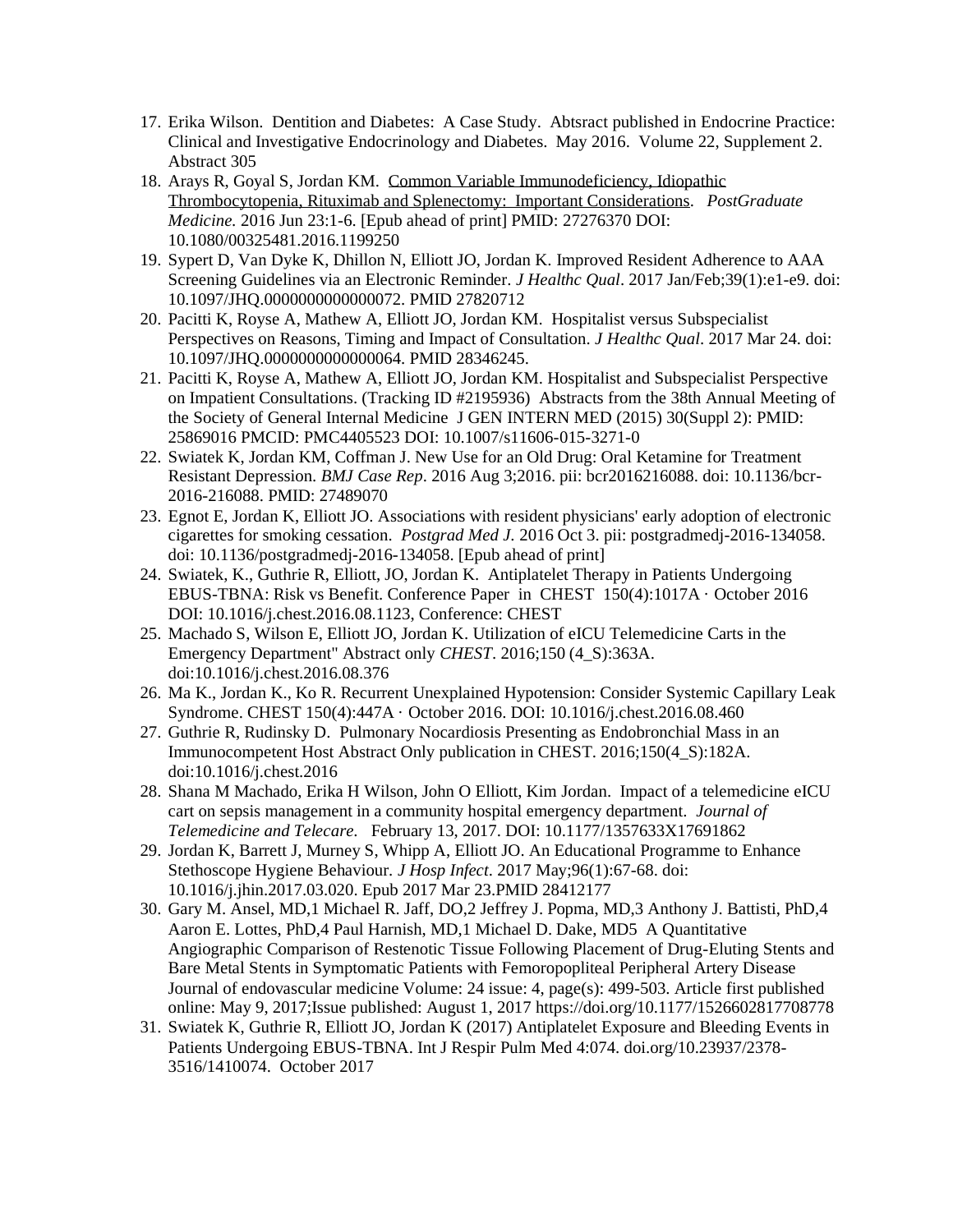- 32. Rudinsky D., Jordan KM. Disseminated herpes zoster causing acute respiratory distress syndrome *BMJ Case Rep*. 2017 Sep 23;2017. pii: bcr-2017-220542. doi: 10.1136/bcr-2017- 220542.PMID. 28942398
- 33. Donald R, Arays R, Elliott JO, Jordan KM. Effect of an Educational Pamphlet on Patient Knowledge of and Intention to Discuss Screening for Obstructive Sleep Apnea in the Acute Ischemic Stroke Population*. J Neurosci Nurs. 2018 Jun;50(3):177-181. doi: 10.1097/JNN.0000000000000361.*
- 34. RA Donald R Arays JO Elliott K Jordan 1203 The Effect of an Educational Handout on Patient Knowledge of and Intention to Discuss Screening for Obstructive Sleep Apnea in the Ischemic Stroke Population. *Sleep*, Volume 40, Issue suppl\_1, 28 April 2017, Pages A449, https://doi.org/10.1093/sleepj/zsx050.1202
- 35. Baxter K, Lauf R, Jordan K. Bladder Injury Mimicking Acute Kidney Injury. *Consultant.* 2018;58(8):215-117.
- 36. MacMillan A., Rudinsky D., Han G, Elliott JO, Jordan KM. "A multidisciplinary approach to improve sepsis outcomes" *Journal of Healthcare Quality.* Accepted for publication August 2018.
- 37. Jay Anderson, DO; David Y. Lo, MD, FACG; Victor Jochem, MD; Kim Jordan, MD; John Elliott, PhD. TREATMENT OF RECURRENT CLOSTRIDIUM DIFFICILE INFECTION WITH FECAL MICROBIOTA TRANSPLANTATION IN A COMMUNITY AMBULATORY SURGICAL CENTER. Program No. P0997. ACG 2018 Annual Scientific Meeting Abstracts. Philadelphia, Pennsylvania: American College of Gastroenterology.
- 38. Jay Anderson, DO; David Y. Lo, MD, FACG; Scott Arlin, MD; Robert Toscano, MD. BLEEDING MECKEL'S DIVERTICULUM: AN ALTERNATIVE DIAGNOSTIC APPROACH. Program No. P1329. ACG 2018 Annual Scientific Meeting Abstracts. Philadelphia, Pennsylvania: American College of Gastroenterology.
- 39. Deep Patel, Jay Anderson, Viral Patel. Long-Standing Diarrhea Associated With Olmesartan-Induced Enteropathy. Clinical Vignettes/Case Reports–Small Intestine. Abstract only. Am J Gastroenterol 112: S1305-S1378; doi:10.1038/ajg.2017.325
- 40. Jay Anderson, DO, Neal Sharma, MD, Lance Shoemaker, MD, David Lo, MD, FACG. Abstract Publication. Cystoduodenostomy of a Spontaneous Lymphocele Presenting with Obstructive Jaundice. Clinical Vignettes/Cases Reports-Interventional Endoscopy. Am J Gastroenterol 2017; 112: S1116-S1177; doi:10.1038/ajg.2017.320
- 41. Neal Sharma, Jay Anderson, David Lo. Rare Case of Ectopic Pancreatic Cancer of the Jejunum. Abstract only meeting publication. Clinical Vignettes/Case Reports–Small Intestine. Am J Gastroenterol 112: S1305-S1378; doi:10.1038/ajg.2017.325
- 42. Andrew MacMillan, Gena Han. Isolated Collagenous Duodenitis: A Rare Cause of Malabsorption. Clinical Vignettes/Case Reports–Small Intestine. Abstract only. Am J Gastroenterol 112: S1305-S1378; doi:10.1038/ajg.2017.325
- 43. Ondecker J., Kordic G., Jordan KM. "Tumor Lysis Syndrome: A rare side-effect of imatinib therapy for GIST" BMJ Case Rep. 2018 Nov 28;11(1):e226647. doi: 10.1136/bcr-2018- 226647.PMID: 30567109
- 44. Kevin Swiatek, Geno Kordic, Kim Jordan. An Unlikely Presentation of Fat Embolism Syndrome. CHEST, Vol. 154. Issue 4, p686A. October 2018
- 45. Andrew Macmillan Kevin Swiatek, Kim Jordan. Diffuse Alveolar Hemorrhage: An Unusual Manifestation of Systemic Lupus Erythematosus. CHEST, Vol. 154, Issue 4, p894A . October 2018
- 46. Andrew MacMillan, Tony Tan, Kim Jordan. Thoracic Endometriosis Presenting as Recurrent Right Sided Bloody Effusion: A Case Report. CHEST October 2018; Volume 154, Issue 4, Supplement, Page 499A; DOI: https://doi.org/10.1016/j.chest.2018.08.454
- 47. Vincent Kang, Andrew MacMillan, Kim Jordan. Fibrosing Mediastinitis: A Rare Complication of Histoplasmosis Infection CHEST, Vol. 154, Issue 4 p472A. October 2018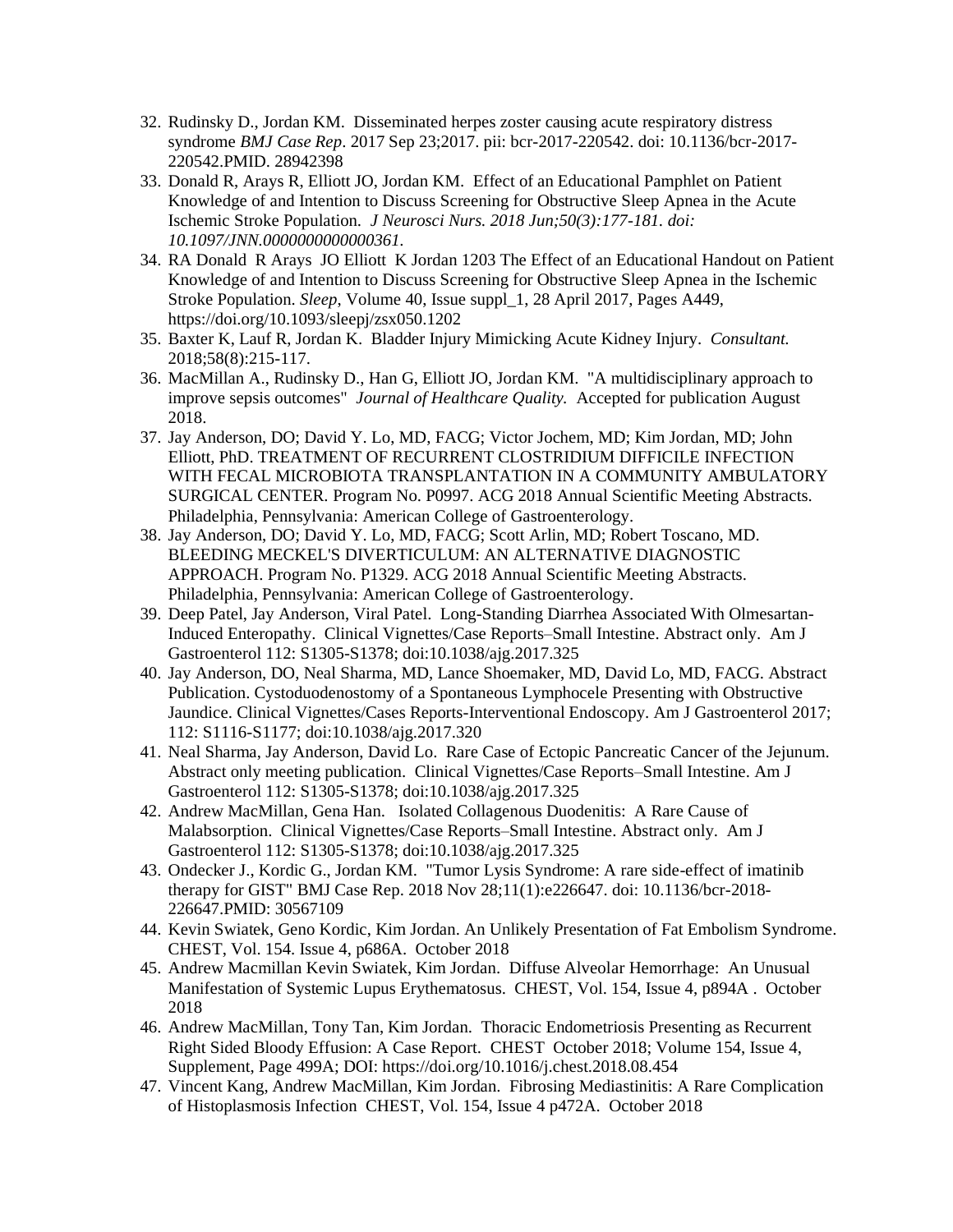- 48. Brian Phillips; John Castor; David Arrese; David Lo; Kim Jordan. Non-Metastatic Jejunal Neuroendocrine Tumor Presenting With Carcinoid Syndrome: 2562 The American Journal of Gastroenterology 113(Supplement):S1426 · October 2018. DOI: 10.14309/00000434- 201810001-02561
- 49. Ramaniuk A., Sewell C., Jordan K. 1698: Not Your Textbook Thyroid Storm: Paradoxical Beta-Blocker Decompensation Masking Cardiac Shunting. *Critical Care Medicine.* 47(1):823, January 2019.
- 50. Ramaniuk A, Dickson BJ, Mahoney S, O'Mara MS. Maximizing efficiency on trauma surgeon rounds. J Surg Res. 2017 Jan;207:198-204. doi: 10.1016/j.jss.2016.08.064. PMID: 27979477
- 51. Kang, Vincent; Lauf, Ryan; Jordan, Kim. 1160: HOUSEHOLD BLEACH INHALATION AND ARDS. *Critical Care Medicine.* 47(1):557, January 2019.
- 52. C. Sewell, A. Ramaniuk, K. Jordan. Emerging Lethal E-cigarette Drug Trends: ARDS and Death from "Wasping" *American Journal of Respiratory and Critical Care Medicine* 2019;199:A1816
- 53. C. Sewell, A. Ramaniuk , K. Jordan , Severe Refractory Asthma? Consider Acquired Tracheobronchomalacia. *American Journal of Respiratory and Critical Care Medicine* 2019;199:A3176. https://www.atsjournals.org/doi/abs/10.1164/ajrccmconference.2019.199.1 MeetingAbstracts.A3176
- 54. V. Kang , K. Jordan. Idiopathic Pulmonary Fibrosis Concealing Lung Adenocarcinoma. *American Journal of Respiratory and Critical Care Medicine* 2019;199:A6347
- 55. Brian Phillips, DO, David Y. Lo MD FACG, Kevin F. Forsthoefel MD, Olga Speck MD, Brian G. Turner MD. "Adequacy of endoscopic ultrasound-guided liver fine needle biopsies using a 20 gauge needle" The Am J of Gastroenterology 113(Supplement):S1230-S1231 · October 2018. DOI: 10.14309/00000434-201810001-02152
- 56. Aliaksandr Ramaniuk, L Dalal, S Galluci, Basma Ricaurte, 1033 Hypoxia Induced Supraventricular Tachycardia, Resolved with Continuous Positive Airway Pressure Titration, Sleep, Volume 42, Issue Supplement\_1, April 2019, Page A415, https://doi.org/10.1093/sleep/zsz069.1030
- 57. O'Mara MS, Ramaniuk A, Graymire V, Rozzell M, Martin S. Lean methodology for performance improvement in the trauma discharge process.J Trauma Acute Care Surg. 2014 Jul;77(1):137-42; discussion 142. doi: 10.1097/TA.0000000000000261.PMID: 24977768
- 58. A Ramaniuk, S O'Mara. 1196 The Novel Approach to Assessing Sleep Quality, Architecture, Deprivation and Fatigue in Level I Trauma Surgeons, Sleep, Volume 40, Issue suppl\_1, 28 April 2017, Pages A446, https://doi.org/10.1093/sleepj/zsx050.1195
- 59. A Ramaniuk, R Bicaurte; 1253.Sleep Onset Initiated, REM Onset Relieved "Vagally Mediated Atrial Flutter" Sleep, Volume 40, Issue suppl 1, 28 April 2017, Pages A466. [https://doi.org/10.1093/sleepj/zxs052.043.](https://doi.org/10.1093/sleepj/zxs052.043)
- 60. Raina R, Chauvin A, **Fox K,** et al. Effect of Immunosuppressive Therapy on the Occurrence of Atypical Hemolytic Uremic Syndrome in Renal Transplant Recipients. *Ann Transplant*. 2018;23:631-638. Published 2018 Sep 7. doi:10.12659/AOT.909781
- 61. Ramaniuk A. Zebras Have Hooves Too: A Case of the Prospective Diagnosis of a SMARCA4- Deficient Thoracic Sarcoma in a Community Hospital Setting via Interdisciplinary and Interinstitutional Collaboration. Abstract Publication CHEST 154(4):477A · October 2018
- 62. A. Ramaniuk, DL McNeil, JA Kynyk. Successful Interdisciplinary Treatment of Disseminated Adenovirus in Presumed Immunocompetent Patient, Presenting as Severe Hypogammaglobulinemia and Lymphopenia. Am J Respir Crit Care Med 2018;197:A4791
- 63. Kang V, Sabino G, Wu S, Arends J, Elliott JO, Jordan KM. Ketamine versus etomidate for rapid sequence intubation in critically ill population. CHEST Volume 156, Issue 4 A204. DOI: https://doi.org/10.1016/j.chest.2019.08.267